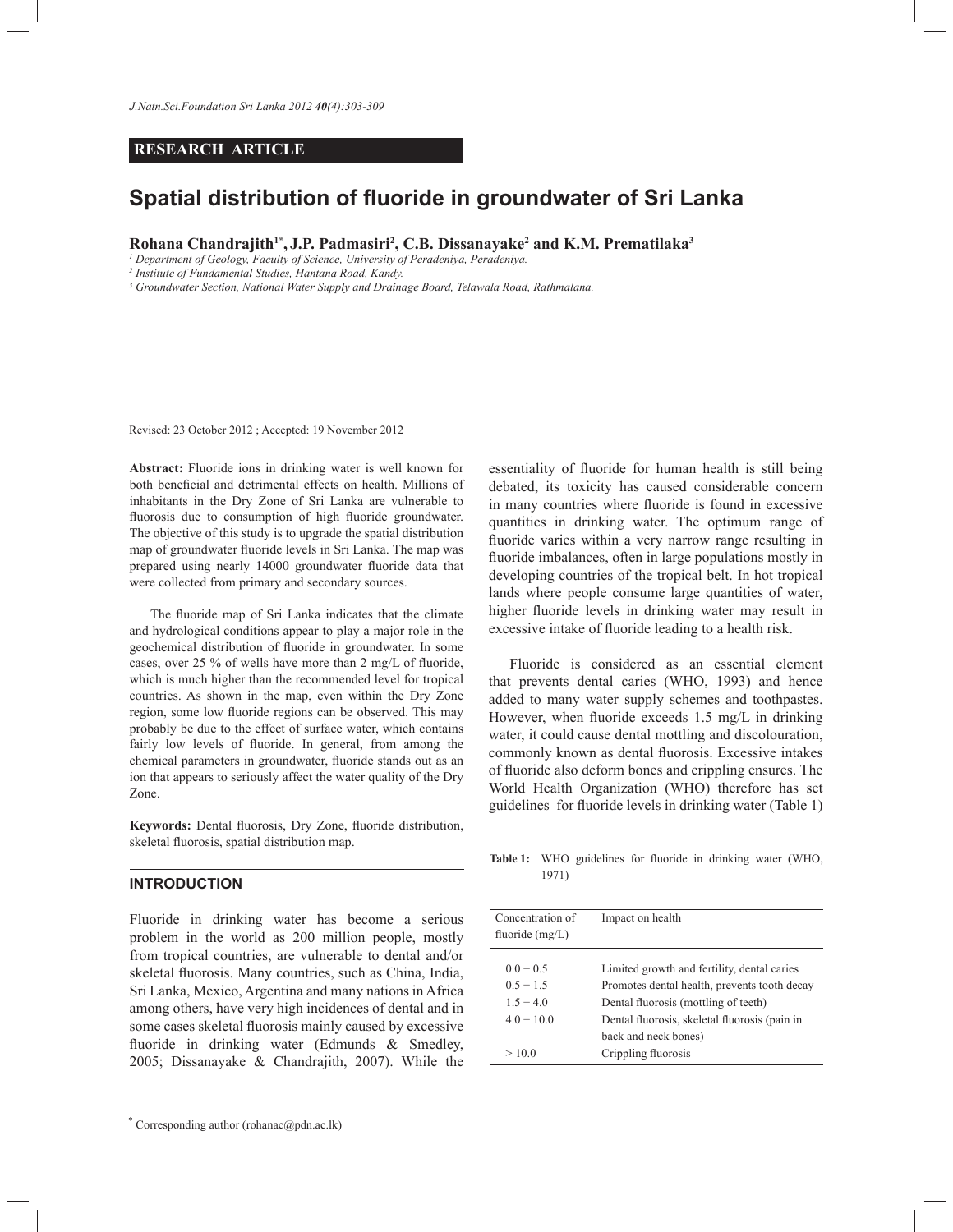(WHO, 1971). However, the optimal concentration of fluoride can vary according to climatic conditions with the range 0.5−1.0 mg/L being generally recommended. It should be emphasized that in setting national standards for fluoride, it is particularly important to consider climatic conditions, volumes of water intake, and intake of fluoride from other sources (i.e. food and air) (WHO, 1994). In Sri Lanka, the optimal level of fluoride in groundwater for caries protection should be 0.6−0.9 mg/L (Warnakulasuriya *et al.*, 1992).

 Sri Lanka is situated in the tropical belt with a total area of 65000 km<sup>2</sup> where 20 million people live. The climate is arid to semi-arid except for its highlands and the Southwest quadrant. It has temperatures of 25−30 °C with an annual rainfall of less than 1500 mm/annum in the Dry Zone, but in the Wet Zone it exceeds 2500 mm/ annum. Water is a scarce commodity in the rural Dry Zone of Sri Lanka in which the majority of population depends on groundwater sources for consumption. Unlike most other trace elements, much of the fluoride entering the human body is obtained from water (Dissanayake, 1991). Endemic fluorosis, especially dental mottling and discolouration has been prevalent for a long time among the population in most parts of the Dry Zone (Dissanayake, 1996). The sources of fluoride are diverse, including drinking water (Dissanayake, 1991, 1996), tea (Chandrajith *et al.*, 2007) and food cooked using water from a local water source that is rich in fluoride.

 Although excess fluoride is found in groundwater causing dental and skeletal diseases in certain parts of the country, the distribution of fluoride has not been quantified in recent years. The hydrogeochemical map prepared in 1986 (Dissanayake & Weerasooriya, 1986) is the only available geochemical map up to now. This map needs updating since diversion of water from the Wet Zone to the Dry Zone under irrigation schemes may have possibly changed the water quality drastically. Furthermore, it is extremely important to quantify the fluoride levels in drinking water sources particularly in the Dry Zone districts as large numbers of dug and tube wells have also been constructed during the last two decades. The main purpose of this paper is to quantitatively assess and evaluate the levels of fluoride in potable water, particularly in the Dry Zone with a view to demarcating the high fluoride regions in the country and to update the fluoride distribution map of Sri Lanka.

#### **Source of fluoride in groundwater in Sri Lanka**

The geochemistry of the fluoride ion (ionic radius 136 pm) is similar to that of the hydroxyl ion (ionic radius 140 pm) and there can be an easy exchange between them.

Therefore, fluoride can easily enter into groundwater from rocks and soils, which are rich in fluoride-bearing minerals. In the geological environment, fluoride is found mostly in the silicate minerals of the earth's crust at a concentration of about 650 mg/kg (Adriano, 2001). Intense weathering of rocks and minerals in the tropical climate tends to enhance the entry of fluoride into the aqueous phase and is therefore leached out from the fluoride-bearing minerals. Some rocks, which bear minerals such as Ca-Mg carbonate act as good sinks for fluoride (Christensen & Dharmagunawardena, 1986). The leachability of fluoride from the carbonate concretions is controlled mainly by pH of the draining solutions, alkalinity, and the dissolved and gaseous CO<sub>2</sub> in the soil. The geochemical pathways of fluoride in such a physico-chemical environment is strongly influenced by processes involving adsorption-desorption and dissolution-precipitation reactions. It is also important to realize that the degree of weathering and the leachable fluoride in a terrain is of greater significance in the fluoride concentration of water than the mere presence of fluoride-bearing minerals in soils and rocks. Even in the Dry Zone districts, the surface water fluoride levels are much lower as compared to that of shallow and deep well water (Table 2). However, both shallow and deep wells are the most popular sources of drinking water supplies as most of the surface water bodies are chemically and biologically contaminated.

Table 2: Fluoride content (mg/L) in different drinking sources in Udawalawe region (van der Hoek *et al.*, 2003)

| Source of water   | Number of<br>samples | Median F<br>(mg/L) | Range of F<br>(mg/L) |
|-------------------|----------------------|--------------------|----------------------|
| Shallow dug wells | 416                  | 0.48               | $0.09 - 5.90$        |
| Tube wells        | 63                   | 0.80               | $0.18 - 5.20$        |
| Surface water     | 27                   | 0.22               | $0.20 - 0.87$        |

Geologically, Sri Lanka is dominated by Precambrian high-grade metamorphic rocks and can be divided into three major lithotectonic units namely, the Highland Complex, the Vijayan Complex and the Wanni Complex (Cooray, 1994). Among these, the Highland Complex is the largest unit and forms the backbone of the Precambrian bedrock of Sri Lanka. Included in this unit are the supracrustal rocks and a variety of igneous intrusions, predominantly of granitoid composition, that are represented by banded gneisses. The rocks comprising the Highland Complex were mostly metamorphosed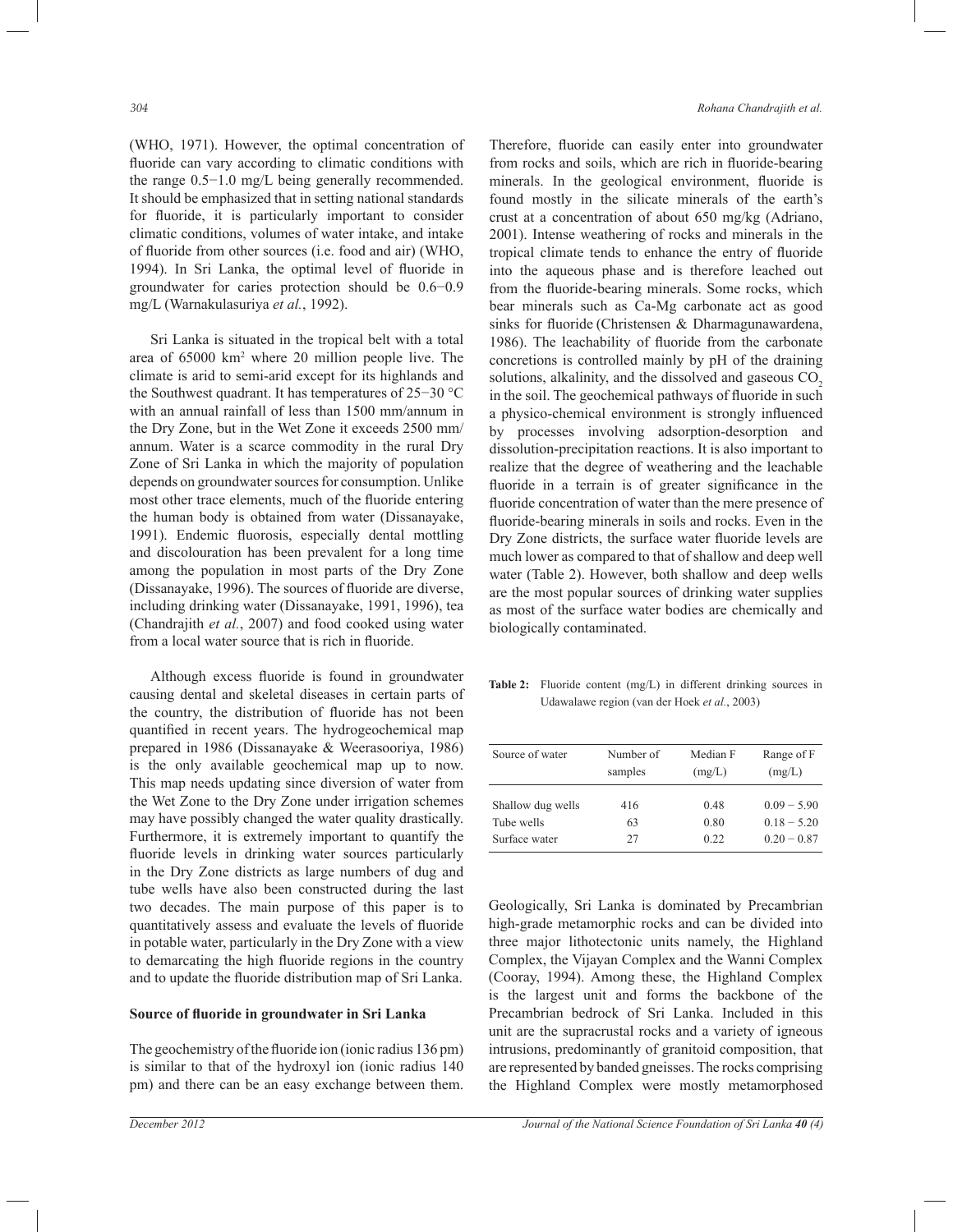under granulite facies conditions. Quartz - feldspar garnet - sillimanite - graphite schists, quartzites, marbles and calc-silicate gneisses are the other prominent rock types. The Vijayan and the Wanni Complexes lie to the East and West of the Highland Complex, respectively. These complexes consists of mainly biotite hornblende gneisses, scattered bands of metasediments, charnockitic gneisses and granites. Most of the rocks in Precambrian Sri Lanka consist of fluoride-bearing minerals such as micas, hornblende, sphene and apatite. Further, minerals such as fluorite, tourmaline and topaz are also found in many locations and these also contribute to the general geochemical cycle of fluorine in the physical environment. Under tropical humid climatic conditions, rock weathering is intense and this contributes fluorides readily into the solution. As indicated by early studies, the Dry Zone of Sri Lanka contains high levels of fluorides in groundwater (Dissanayake, 1996), although it does not differ from the Wet Zone as far as the types of rocks and minerals are concerned. However, the climate and the hydrological conditions are markedly different and these appear to play a major role in the geochemical cycling of fluoride in the groundwater. Climatic effects, notably evaporation of surface water due to the prevailing high ambient temperature also affect the relative fluoride concentration in the water. In many arid regions of the world this situation arises while in regions where there is intense rainfall, leaching of fluoride takes place easily resulting in its lower concentrations.

#### **METHODS AND MATERIALS**

During the last two decades, over ten thousand drinking water wells have been analyzed for their fluoride levels mainly by the Water Supply and Drainage Board, Water Resources Board, Department of Geology of University of Peradeniya, Institute of Fundamental Studies and Non-Governmental agencies. For instance, the Department of Geology of University of Peradeniya has analyzed nearly 3000 water samples for fluoride to date. This study used a total of 14500 samples from both shallow and deep wells that were collected by the above agencies. In most cases, the content of fluoride was measured using the SPANDS method (APHA-AWWA, 2005). The fluoride content in water was also determined using the ion selective electrode, which makes it possible to measure the total amount of free and complex bound fluoride dissolved in water. The contour map of fluoride distribution in groundwater samples was constructed using Geographic Information System (GIS) software- ArcView utilizing a kriging method for the spatial interpolation in unsampled locations.

### **RESULTS AND DISCUSSION**

The hydrogeochemical distribution of fluoride is of great importance in delineating areas where dental and skeletal fluorosis caused by excess fluoride are prevalent in Sri Lanka. The Wet Zone of Sri Lanka fortuitously has been spared of the fluoride problem. The very low level of fluoride in the groundwater in the Wet Zone is due to extensive leaching of the rocks and minerals and subsequent flushing out with heavy rain, which is greater than 2500 mm/annum. In the Dry Zone on the other hand, high temperature and extensive evaporation tends to concentrate the substances in the water including fluoride. An important feature to note is that the rocks and minerals in both the Wet and Dry Zones are similar and hence the fluoride variation is mainly a climatic feature and not a geological one, even though the fracture intensity of rocks may play a minor role. A Wet Zone hilly area of Kandy has for instance a low level of fluoride. Over 90 % of 243 shallow and deep wells studied in the Kandy District had fluoride levels below 0.40 mg/L and only 2 % of wells had more than 0.80 mg/L of fluoride, the mean being 0.28 mg/L. In contrast to the Wet Zone, the Dry Zone water has significantly higher contents of fluoride (Figure 1) and are summarized in Tables 3 and 4.

 Almost 50 % of the wells studied in the Dry Zone regions had fluoride levels greater than 1.0 mg/L. It can also be seen that the high fluoride levels correlate with the high mineral content in drinking water (Dissanayake & Weerasooriya, 1986). In the Kurunegala District in Northwestern Sri Lanka, the fluoride problem is more acute in some parts. For instance, in the Galgamuwa region, nearly 15 % of deep wells had more than 2.0 mg/L of fluoride. Nikeweratiya, Nikawewa, Polpitigama and Ambanpola are among the other areas in the Kurunegala District that have significantly high fluoride levels.

 The Anuradhapura District is another region where fluoride levels are remarkably high. Nearly 85 % of the population in the district is rural and depend mainly on shallow or deep groundwater for their domestic purposes. As indicated in Table 3, 19 out of the 22 Divisions in the Anuradhapura District have high levels of fluoride. The data indicated that 80 % of the wells in Karawilagala, Selesthimaduwa, Olukaranda and Horapola villages have excess fluorides in drinking water and were found to be the highest in the Anuradhapura District. Of the 407 wells surveyed in Thambutthegama, 1.6 % had fluoride levels ranging from 4 to 10 mg/L and 31.4 % of wells had 2–4 mg/L of fluoride. Most wells in Padaviya (95 %)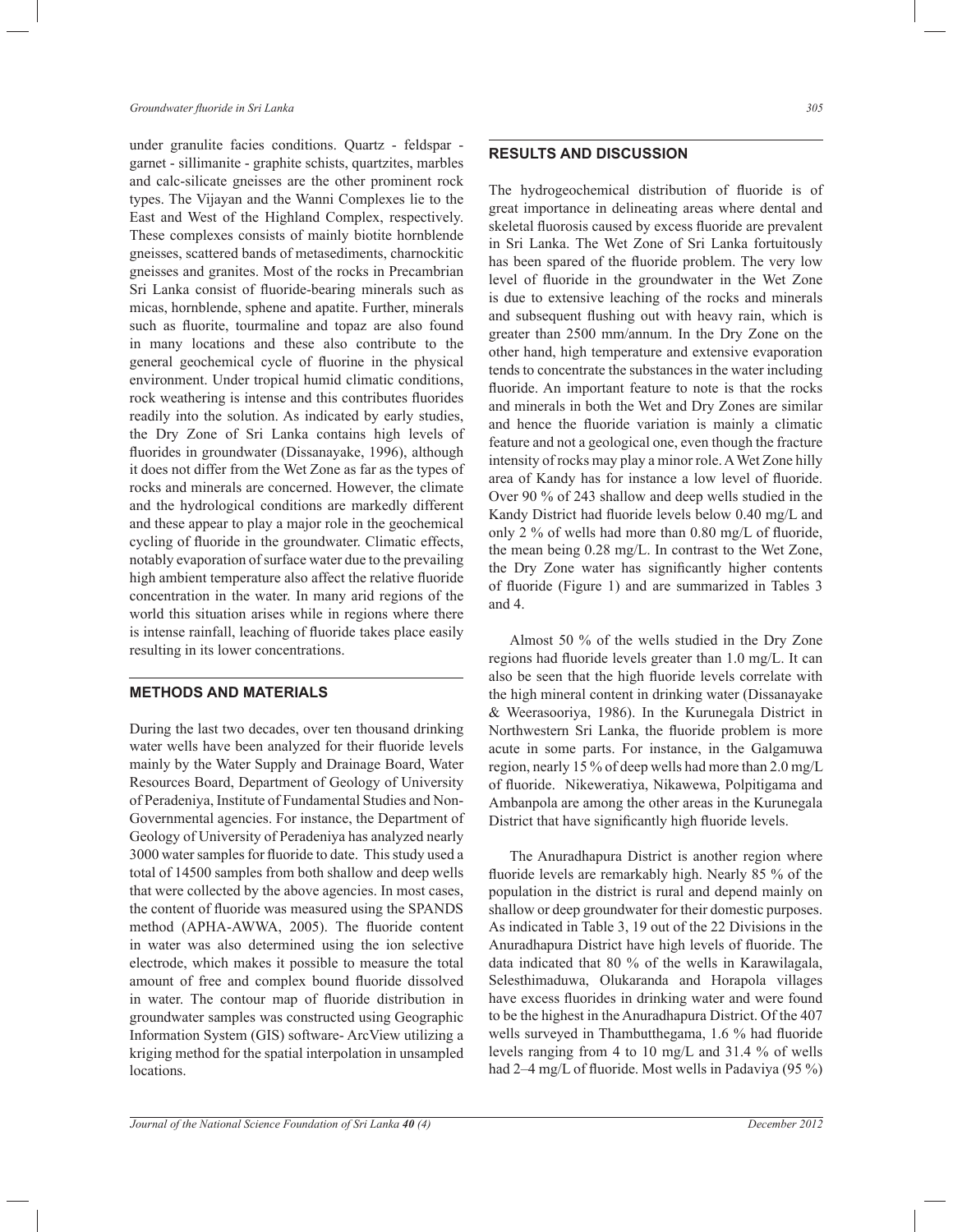

**Figure 1:** Map showing the distribution of fluoride in groundwater in Sri Lanka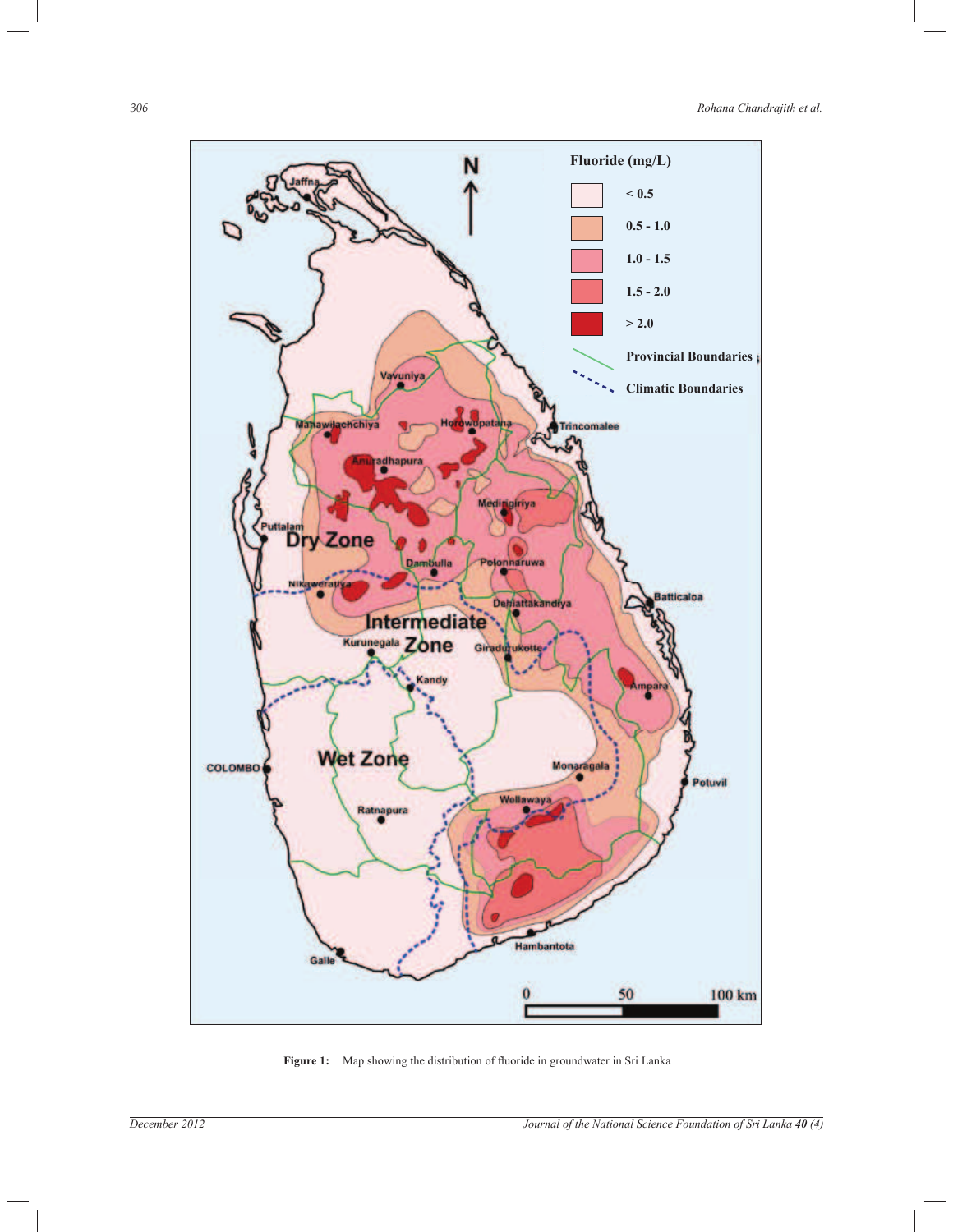| Province      | District     | Area/Division     | % wells with indicated fluoride<br>levels mg/L |                |                |
|---------------|--------------|-------------------|------------------------------------------------|----------------|----------------|
|               |              |                   | < 1.0                                          | $1.0 - 2.0$    | >2.0           |
| North Western | Kurunegala   | Maho              | 83.2                                           | 12.1           | 4.7            |
|               |              | Galgamuwa         | 47                                             | 38             | 15             |
|               |              | Giribawa          | 69.7                                           | 13.4           | 16.9           |
|               |              | Nikawewa          | 54.9                                           | 31.4           | 13.7           |
|               |              | Polpitigama       | 48.5                                           | 24.2           | 27.3           |
| North Central | Anuradhapura | Padaviya          | 94.5                                           | 5.5            |                |
|               |              | Medavachchiya     | 26.2                                           | 53.2           | 20.6           |
|               |              | Galenbindunuwewa  | 63.7                                           | 32.5           | 3.8            |
|               |              | Mihinthale        | 53.8                                           | 36.2           | 10             |
|               |              | Ipalogama         | 52.6                                           | 33.1           | 14.3           |
|               |              | Rajangana         | 52                                             | 38.1           | 9.9            |
|               |              | Kekirawa          | 47.4                                           | 34.7           | 17.9           |
|               |              | Thalawa           | 45.6                                           | 43.5           | 10.9           |
|               |              | Nuwaragam Central | 41.9                                           | 47.5           | 10.6           |
|               |              | Nachchaduwa       | 41.4                                           | 40.4           | 18.2           |
|               |              | Kebilitigollawe   | 40                                             | 46.7           | 13.3           |
|               |              | Thirappane        | 39.7                                           | 36.9           | 23.4           |
|               |              | Nuwaragama East   | 33.5                                           | 53             | 13.4           |
|               |              | Thambuththegama   | 32.9                                           | 32             | 35.1           |
|               |              | Nochchyagama      | 30.5                                           | 23.2           | 46.3           |
|               |              | Palagala          | 28.9                                           | 38.6           | 32.5           |
|               |              | Maha Vilachchiya  | 28.3                                           | 47.8           | 23.9           |
|               |              | Galnewa           | 18.5                                           | 41.5           | 40             |
|               |              | Kahatagasdigiliya | 43.3                                           | 41.5           | 15.2           |
|               |              | Nochchiyagama     | 32                                             | 43.4           | 24.6           |
|               | Polonnaruwa  | Elahara           | 75                                             | 25             | $\overline{a}$ |
|               |              | Hingurakgoda      | 44                                             | 46             | 10             |
|               |              | Medirigiriya      | 41.9                                           | 48.9           | 9.2            |
|               |              | Thamankaduwa      | 37.4                                           | 42.2           | 20.4           |
|               |              | Lankapura         | 26.3                                           | 44.3           | 29.4           |
| Uva           | Monaragala   | Medagama          | 96                                             | $\overline{4}$ | $\overline{a}$ |
|               |              | Bibile            | 94.6                                           | 5.4            | $\overline{a}$ |
|               |              | Badalkumbura      | 94.3                                           | 5.7            | $\overline{a}$ |
|               |              | Madulla           | 76.6                                           | 21.3           | 2.1            |
|               |              | Moneragala        | 76.3                                           | 22             | 1.7            |
|               |              | Siyabalanduwa     | 40.7                                           | 39.5           | 19.8           |
|               |              | Buttala           | 36.9                                           | 39.3           | 23.8           |
|               |              | Kataragama        | 34.2                                           | 47.4           | 18.4           |
|               |              | Thanamalwila      | 32.7                                           | 33.3           | 34             |
|               |              | Wellawaya         | 21.7                                           | 43.4           | 34.9           |
|               | Badulla      | Giradurukotte     | 79.2                                           | 17.8           | 3              |
| Sabaragamuwa  | Ratnapura    | Udawalawe         | 65.8                                           | 27.8           | 6.4            |
| Southern      | Hambantota   | Hambantota        | 59.2                                           | 23.4           | 17.4           |
| Eastern       | Ampara       | Ampara            | 57.1                                           | 36.3           | 6.6            |

**Table 3:** Fluoride in drinking water from some Dry Zone locations

and Galenbindunuwewa (64 %) regions had a fluoride content of less than 1.0 mg/L, while wells with a fluoride content of more than 2.0 mg/L were found mainly in Nochchiyagama (46.3 %), Galnewa (40.0%) and Thambuththegama (35 %). Therefore, these Divisions in the Anuradhapura District can be considered as the hotspots for fluoride rich water. Ninety percent of wells in Padaviya contained less than 1.0 mg/L of fluoride.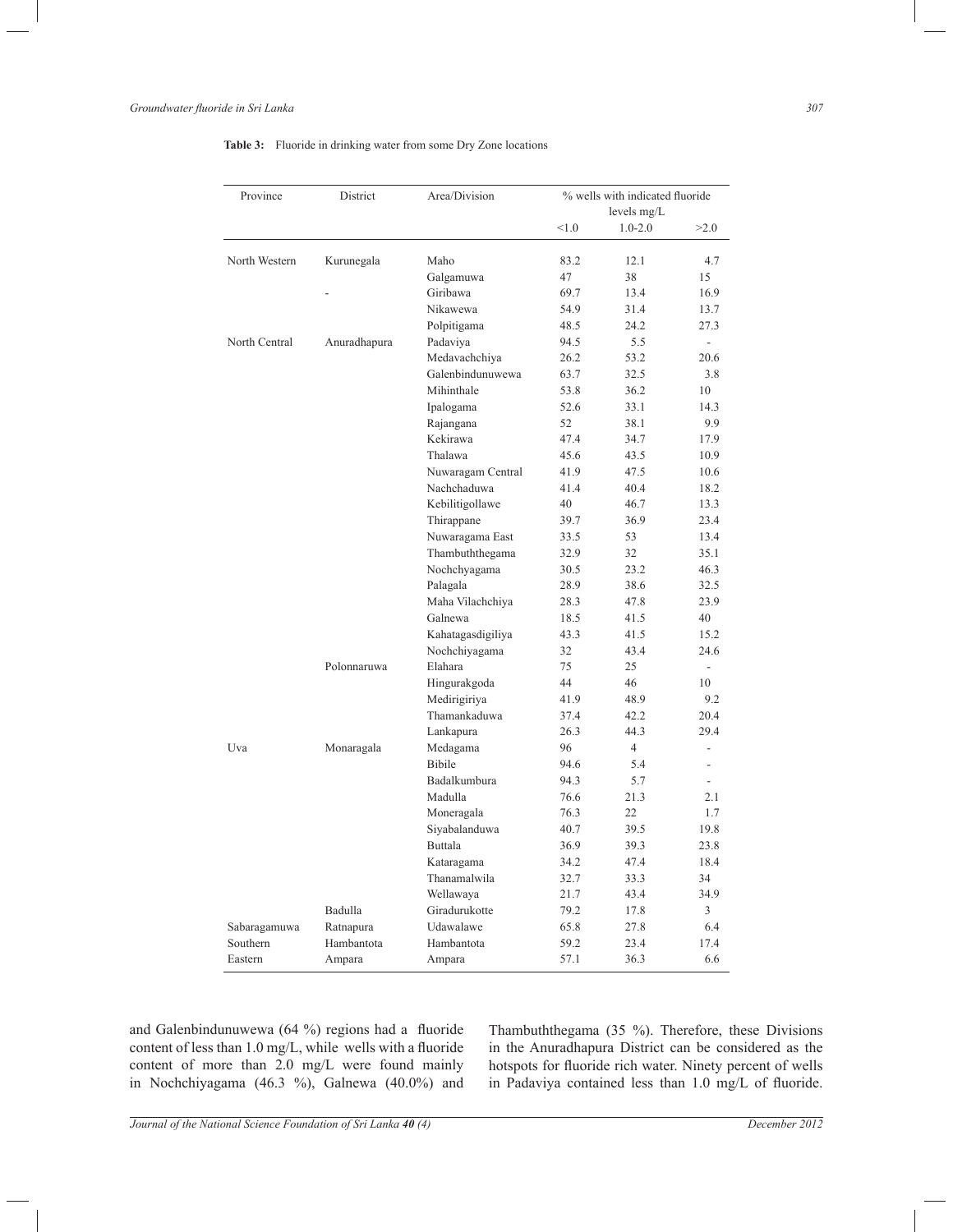**Table 4:** Minimum, maximum and average fluoride levels in different districts (N= number of samples; analyzed by the Water Supply and Drainage Board)

| <b>District</b> | Min         | Max  | Mean | N    |
|-----------------|-------------|------|------|------|
| Ampara          | 0.1         | 8.0  | 1.1  | 189  |
| Anuradhapura    | ${}_{0.02}$ | 13.7 | 1.2  | 1765 |
| Vavuniya        | 0.2         | 3.0  | 1.3  | 68   |
| Trincomalee     | 0.4         | 2.1  | 1.0  | 28   |
| Puttalam        | ${}_{0.02}$ | 13.0 | 0.7  | 947  |
| Polonnaruwa     | ${}_{0.02}$ | 7.5  | 1.4  | 1523 |
| Ratnapura       | ${}_{0.02}$ | 7.5  | 0.9  | 245  |
| Matale          | ${}_{0.02}$ | 9.0  | 0.6  | 1046 |
| Monaragala      | ${}_{0.02}$ | 9.0  | 1.1  | 551  |
| Kurunegala      | ${}_{0.02}$ | 5.3  | 0.9  | 539  |
| Kandy           | ${}_{0.02}$ | 0.7  | 0.4  | 243  |
| Kalutara        | ${}_{0.02}$ | 1.7  | 0.6  | 90   |
| Hambantota      | ${}_{0.02}$ | 8.9  | 1.2  | 899  |
| Gampaha         | ${}_{0.02}$ | 1.2  | 0.5  | 110  |
| Badulla         | ${}_{0.02}$ | 1.5  | 0.5  | 69   |

However, fluoride levels up to 6.5 mg/L were also noted in some parts of this region. More than 1000 wells had been analyzed for their fluoride contents in the Kekirawa region in which 18 % of wells had more than 2.0 mg/L of fluoride. Several cases of skeletal fluorosis have also been reported from this area.

 The Polonnaruwa District in the North Central Province of Sri Lanka is another region where the fluoride problem is prevalent. In this district, drinking water sources with fluoride contents exceeding 2.0 mg/L were recorded in Kavudulle (60.2 %), Patunagama (43.3 %), Lankapura (37.5 %), Galamuna (23.8 %) and Chandanapokunagama (23.2 %) while 8.6 % wells in Kavudulle, 30.4 % wells in Nikawewa and 31.7 % in Patunagama had less than 1.0 mg/L of fluoride. Medirigiriya, Hingurakgoda and Thamankaduwa divisions are the other high fluoride regions in this district. It should be noted that 75 % of wells in Elahera, which is located in the intermediate climatic region contained less than 1.0 mg/L of fluoride.

 The Monaragala District in the South Eastern part of Sri Lanka recorded fairly low contents of fluoride. For instance, more than 90 percent of wells in Medagama, Bibile and Badalkumbura contained desirable amounts of fluoride (less than 1.0 mg/L). The low fluoride areas lie mainly in the intermediate climatic zone. On the other hand, Wellawaya, Thanamalwila and Buttala regions of the Monaragala District recorded higher fluoride levels, where 34.9, 34.0 and 23.8 %

wells respectively, exceeded 2.0 mg/L fluoride. The Hambantota District in the south of Sri Lanka is also known as a fluoride rich region of the country. High naturally occurring fluoride levels in groundwater occur in Udawalawe resulting in dental fluorosis. In this region, nearly 43 % of school children had dental fluorosis (van der Hoek *et al.*, 2003).

## **CONCLUSION**

High fluoride in drinking water particularly in the Dry Zone of Sri Lanka, affects over 8 million people and is a serious concern. During the last two decades, most of the Dry Zone communities have shifted from surface water sources to groundwater resources and it is noted that both shallow and deep wells show similar levels of natural contamination with fluoride. Even within the Dry Zone regions, some low fluoride bearing zones can be observed and this could be due to excessive mixing of groundwater with surface water, which is diverted from the Wet Zone region for irrigation purposes. The fluoride distribution map given here (Figure 1) will provide a better understanding of the problem of water quality in Sri Lanka. The output of the present work may be useful to the local health authorities as well as those responsible for the management of water supply to rural communities in the Dry Zone of Sri Lanka.

#### **REFERENCES**

- 1. Adriano D.C. (2001). *Trace Elements in Terrestrial Environments*, 2nd edition, Springer-Verlag. Heidelberg, Germany.
- 2. APHA-AWWA (2005). *Standard Methods for the Examination of Water and Wastewater*. American Public Health Association- American Water Works Association, Denver, USA.
- 3. Chandrajith R., Abeypala U., Dissanayake C.B. & Tobschall H.J. (2007). Fluoride in Ceylon tea and its implications to dental health. *Environmental Geochemistry and Health* **29**:  $429 - 434$
- 4. Christensen H. & Dharmagunawardena H.A. (1986). Hydrogeological investigations in hard rock terrains of Sri Lanka with special emphasis on Matale and Polonnaruwa Districts. *Proceedings of the Symposium on Groundwater and Water Quality in Sri Lanka*, Kandy.
- 5. Cooray P.G. (1994). The Precambrian of Sri Lanka: a historical review. *Precambrian Research* **66**: 3 − 18.
- 6. Dissanayake C.B. (1991). The fluoride problem in the ground water of Sri Lanka-environmental management and health. *International Journal of Environmental Studies* **38**: 137 − 155.
- 7. Dissanayake C.B. (1996). Water quality and dental health in the Dry Zone of Sri Lanka. *Geological Society, London, Special Publications* **113**: 131 − 140.